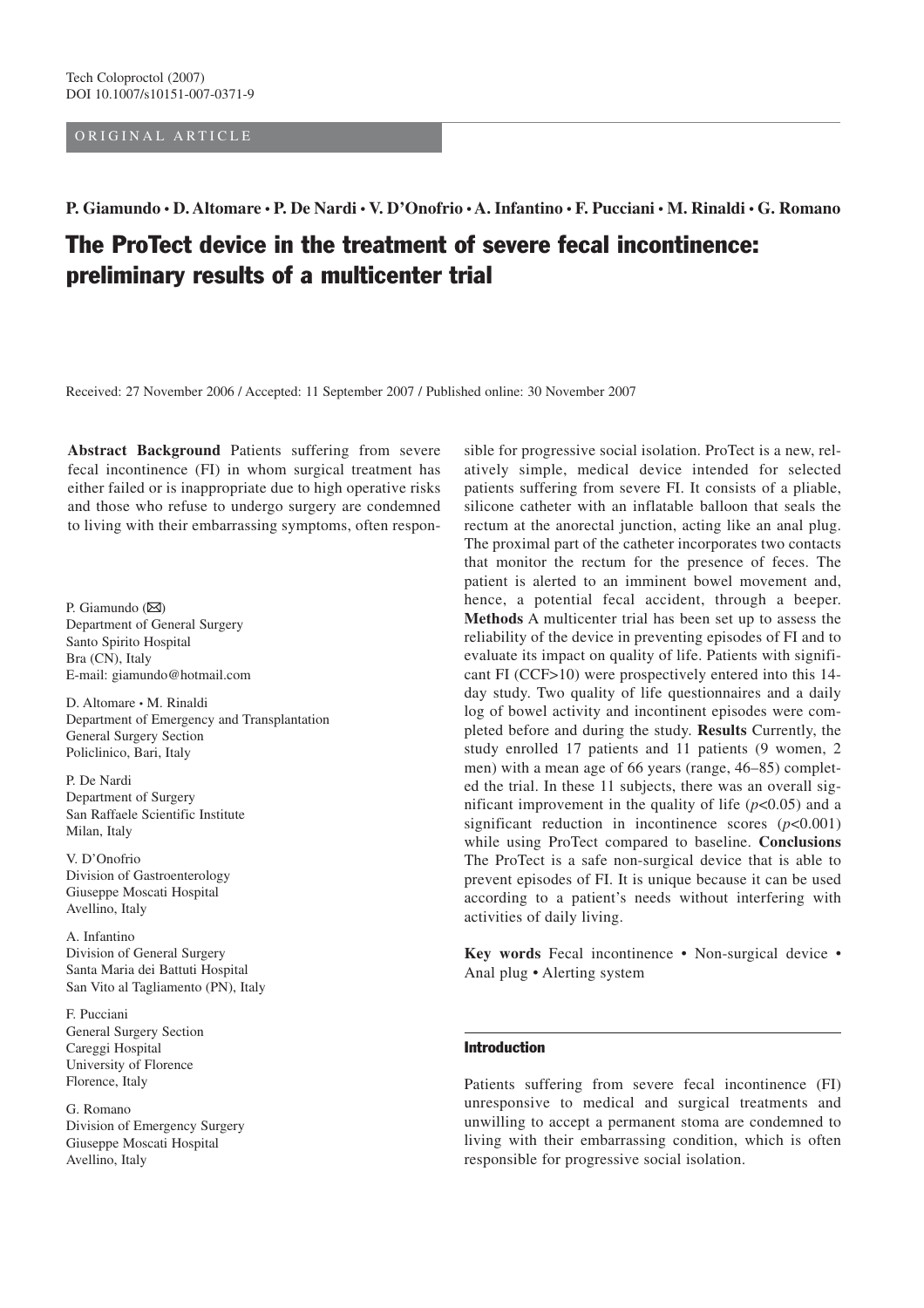ProTect (DignityProducts, Dodge City, USA) is a new medical device that is indicated for selected patients suffering from severe FI, as an alternative to diapers, when surgery and other treatments have failed or are not appropriate. The device can be implanted without a surgical procedure, and it can be independently managed by patients or caregivers.

In order to assess the reliability, safety and efficacy of the device in preventing episodes of FI, a multicenter trial has been set up. Additional goals of our study were to evaluate the impact of the device on patients' quality of life. Preliminary results of the ongoing trial are reported.

#### Materials and methods

### The Protect device

The ProTect device consists of a pliable, cuffed, silicone catheter (Fig. 1a). The distal part of the catheter incorporates two metallic contacts that are partially covered by a sleeve, held in position by a sleeve-holder. The two contacts generate a signal when they encounter fecal matter. Approximately 2 cm proximal to the contacts, the catheter has an inflatable cuff (or balloon) which is similar to that on a Foley bladder catheter and is inflated with approximately 30 cm<sup>3</sup> air. Moreover, 4 cm proximal to the balloon there is a "wedge" that is left outside the anal canal in contact with the skin of the anal orifice (Fig. 1b). The wedge regulates the introduction of the catheter into the anal canal and blocks the inflated balloon at the anorectal junction. By doing this, the balloon seals the rectum, acts as a plug, and creates a barrier to the passage of stool from the rectum to the anal canal. A disposable absorbing disk placed on the wedge creates an additional barrier to leakage of liquid fecal matter, preventing staining of underwear. The proximal end of the device consists of a cuff fill valve and a notification box connector. The notification box, which resembles a common beeper, can easily be worn at the waistline. It converts the signal sent by the two contacts into either a prolonged sound or to a vibration movement according to the patient's preference. When feces enter the rectum and reach the two contacts, a signal is sent to the beeper alerting the patient of an imminent bowel movement and, hence, a potential fecal accident. Due to the mechanical barrier created by the inflated balloon, patients are allowed sufficient time to reach a toilet thus precluding any fecal accident. Voluntary evacuation is accomplished after the balloon is deflated and the catheter is removed from the rectum. Once the rectum is emptied, the catheter can be washed with soapy water, a light detergent or a soft cloth, and reinserted.

#### Study protocol

Seven centers are participating in this multicenter trial, which is being conducted according to the principles of human research established in Helsinki. The selection criteria for study entry are: age  $\geq 18$  years, severe FI (CCF score  $\geq 10$ ) [1] interfering with lifestyle, work and social activities; ability to provide written informed consent; and ability to comply with the research protocol. Patients with acute inflammation of the anal canal or recent (less than 3 months) low- rectal or anal anastomosis are excluded.

Patients' medical and surgical histories are thoroughly recorded at study entry. An anoscopy is performed before and after the trial to exclude acute inflammation of the anal canal.

Patients are requested to use the device for 14 consecutive days during waking hours, and to record their symptoms and personal acceptance of the device in a daily diary. The CCF score [1] and the AMS incontinence scores [2] are calculated for each participant at day "zero" before using the device (baseline) and then, again, at day "14" of the trial with reference to the previous 14 days with the device on.

Quality of life was assessed on the FIQOL questionnaire [3] and on the GIQOL questionnaire [4]. In addition, patients were asked, both before and during treatment, to subjectively evaluate quality of life by assigning a score on a scale from 0 to 10, where 0 represents the worst imaginable and 10 the best imaginable quality of life.

#### Statistical analysis



The paired *t* test is used to compare baseline results with those obtained during use of the device.

**Fig. 1a, b** The ProTect device (Dignity Products). **a** Components of the device: *a*, contacts; *b*, sleeve; *c*, sleeve-holder; *d*, inflatable balloon; *e*, wedge; *f*, absorbing disks; *g*, cuff fill valve; *h*, beeper. **b** Use of the device in the anal canal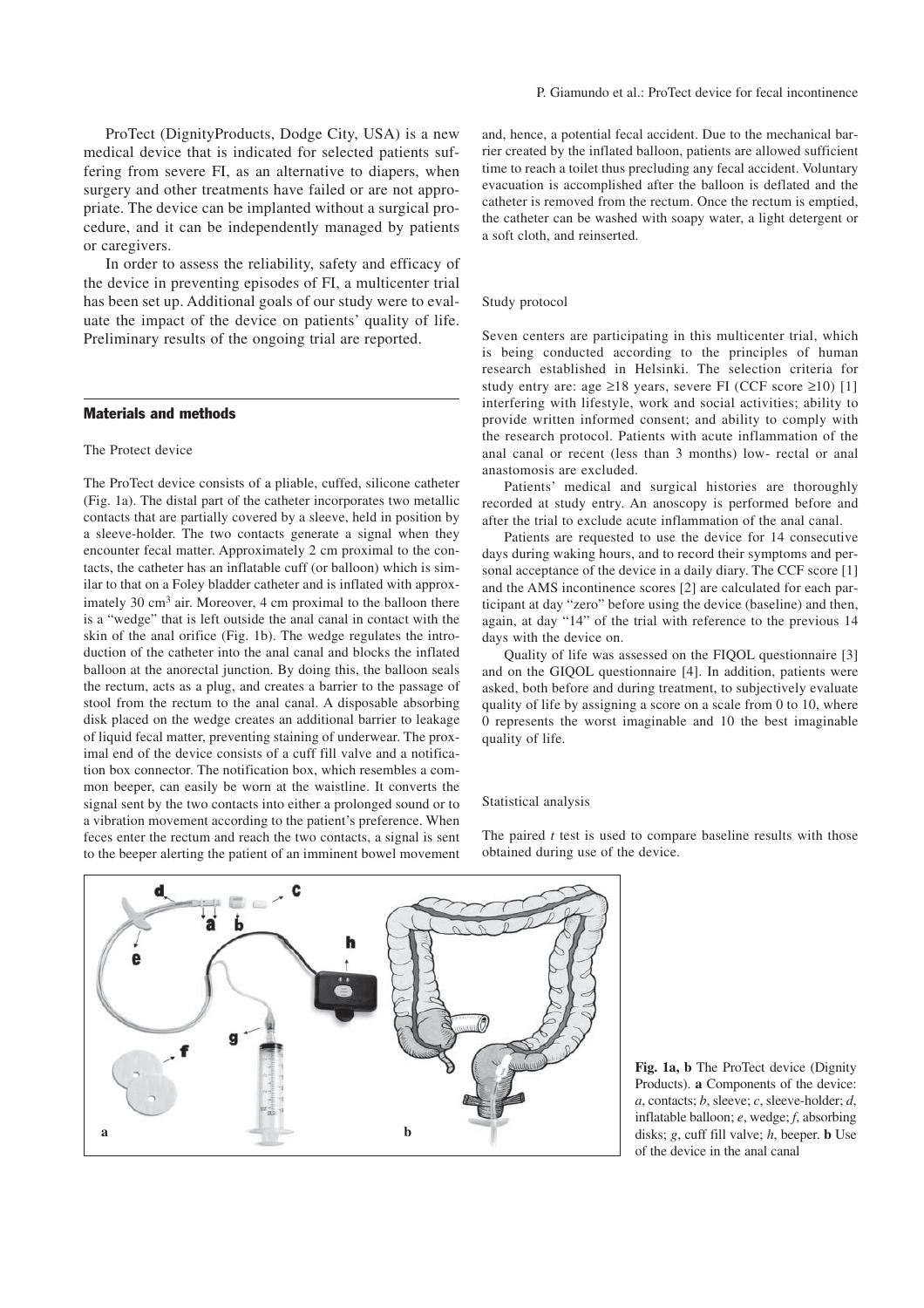## **Results**

To date, a total of 40 patients (32 women and 8 men) of age ranging from 42 to 85 years with suffering from FI were screened in seven centers as candidates for this trial. However, 23 patients refused to enter the trial for various



**Fig. 2a, b** *Incontinence score evaluation*. **a** CCF incontinence scores. **b** AMS incontinence scores

reasons: 8 patients considered the device too big, 6 were unable to follow instructions for correct use, 5 had severe arthritis hindering manual dexterity, and 4 refused for personal reasons. Therefore, 17 patients entered the study and 11 of these completed the 14-day trial. All patients who entered the study were either not candidates for surgery or had undergone surgical procedures and refused any further surgical treatment. In most of these patients (14 out of 17), biofeedback or several different minimally invasive procedures (sacral nerve stimulation, regular rectal emptying with enemas, anal plugs) had failed. The 11 patients who completed the trial included 9 women and 2 men, with an average age of 66 years (range, 46–85 years). The etiology of FI was idiopathic in five cases, neurological in two cases and a sphincter defect in four cases (two congenital and two iatrogenic). The withdrawal of 6 patients was motivated by the inability to follow the study protocol (one case), non-compliance and lack of motivation (two cases), and frequent alarm system activation due to continuous presence of liquid stool in the rectum (three cases).

Of the 11 patients who completed the 14-day trial, 7 (64%) reported personal satisfaction and an overall positive experience regarding the efficacy of ProTect in preventing fecal accidents. The CCF incontinence score (Fig. 2a) significantly decreased with the use of ProTect, from a mean of 15.3 (range, 13–20) to 7.2 (range, 2–12) (*p*<0.001). Similarly, the AMS incontinence score decreased from a mean of 107 (range, 100–119) to 60 (range, 7–102) (*p*<0.001) (Fig. 2b).

The mean weekly number of accidents drastically decreased from several daily episodes to none or one weekly episodes in 7 patients. In addition, a reduction in the use of pads or diapers was reported from several day to



**Fig. 3a-d** *FIQOL questionnaire scores*. **a** Lifestyle domain. **b** Depression and self-perception domain. **c** Coping and behavior domain. **d** Embarrassment domain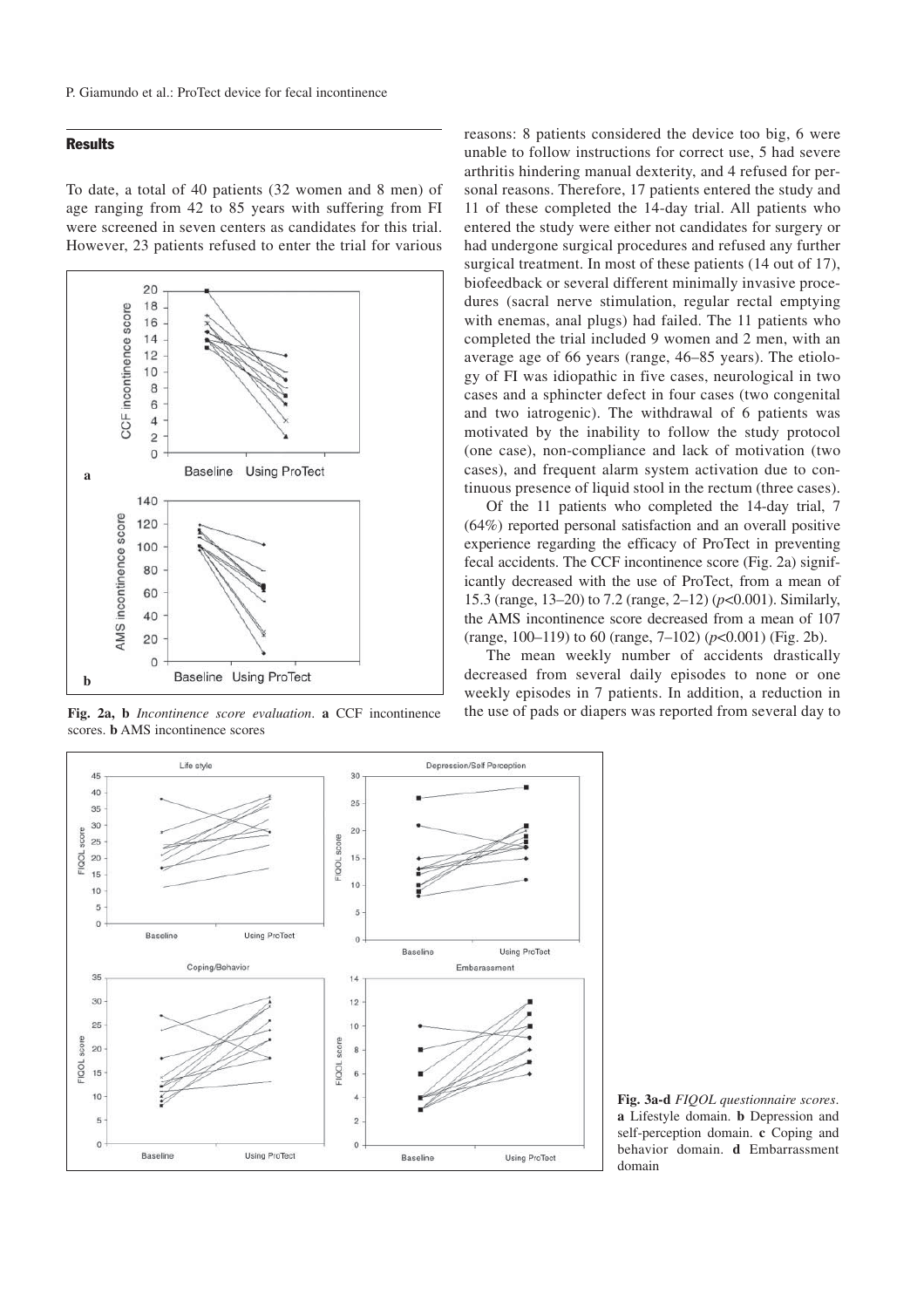



**Fig. 4** Gastrointestinal quality of life (GIQOL) scores

one or two weekly in the same number of patients. However, voluntary control over gas was not improved in most cases.

Significant improvement in quality of life was observed for all four domains analysed on the FIQOL scale (Fig. 3ad). In particular, the FIQOL lifestyle score increased from a mean of 22.4 (SD=7.6) to 31.0 (SD=6.9) (*p*=0.02). The depression and self-perception score increased from 13.6 (SD=5.4) to 18.3 (SD=4.3) (*p*=0.034). The coping and behavior score increased from 14.4 (SD=6.1) to 23.8  $(SD=5.8)$  ( $p=0.0018$ ). Finally, the embarrassment score changed from 4.7  $(SD=2.3)$  to 9.0  $(SD=2.0)$   $(p=0.0002)$ . Only one male patient with idiopathic incontinence showed a worsening of scores, due to anxiety in copying with the device and following the instructions. Nevertheless, even this patient reported fewer episodes of fecal incontinence while using the device. Increased quality of life was also recorded with the GIQOL score, which changed from a mean of 71.9 (SD=13.7) to 91.9 (SD=12.9) (*p*=0.002). Overall patients' subjective evaluation of quality of life significantly improved with the use of the device: baseline mean, 3.72 (range, 0–8); using the ProTect, 7.36 (range, 4–10) (*p*=0.0004).

Not all patients were able to continue to use the device since it is not yet available on the market. The 5 patients who continued to use the device responded to a telephone interview at a median time of 6 months after the trial (range, 3–11). In all cases, identical results in terms of reduction of episodes of incontinence were reported.

#### **Discussion**

Current medical and surgical procedures intended for the cure of severe fecal incontinence have variable and often unpredictable results [5–9]. In particular, the long-term follow-up of most surgical treatments shows an inevitable decrease in the success rate [10–13]. As a consequence, a considerable number of patients suffering from fecal incontinence must use diapers or other appliances and live with embarrassing symptoms often responsible for progressive social isolation and psychological impairment.

Anal plugs have been used to prevent episodes of fecal incontinence [14]. However, the pressure of the fecal stream, intraluminal gas and rectal peristalsis may easily cause an involuntary expulsion of the plug, regardless of its size. Timing and modality of plug expulsion are totally unpredictable. In addition, a high rate of intolerance and discomfort to anal plugs has been reported [15].

The ProTect is the latest version of a non-surgical device that has already been tested in a pilot study at the Cleveland Clinic Florida [16]. Its indications include patients suffering from severe fecal incontinence impairing their quality of life, who are motivated enough to manage their own treatment. When compared with a simple anal plug, the ProTect device has the advantage of including an alert system that notifies the patient when it is time to evacuate, thus preventing the natural expulsion of the plug and, consequently, a fecal accident.

Compared to the first generation of the device, the current ProTect has a different sensor (with metallic contacts) and an easier-to-use beeper controlled by different software. Other new features include: the protective sleeve that prevents false alarms due to mucous, the wedge that regulates the introduction of the device into the rectum, the absorbing disk that creates an additional protection against leakage, and a newly shaped balloon that seals the rectum at the anorectal junction. These changes were made in order to improve the efficacy and reliability of the first device and to facilitate its use.

The preliminary results of our multicenter trial showed that the ProTect is well tolerated and can be easily used by any individual with a good manual dexterity and mental capability. In fact, when the device was correctly used, a significant reduction in frequency and severity of symptoms of fecal incontinence was reported. The ProTect showed better results in patients with formed or semiformed stool. In some patients, the constant presence of watery diarrhoea caused a frequent activation of the alert system. This was considered unacceptable by some patients and was reported as the reason for withdrawal from the trial in three cases. In fact, the alert system of the device is able to detect the presence of stool in the rectum but cannot "quantify" it. As a consequence, patients may be alerted even in presence of small quantities of feces in the rectum. However, despite the few episodes of inappropriate alarming reported by some cases, the reduction in frequency and severity of episodes of FI due to the mechanical barrier component cannot be underestimated.

The patients' motivation to overcome their embarrassing symptoms and improve social life played a crucial role